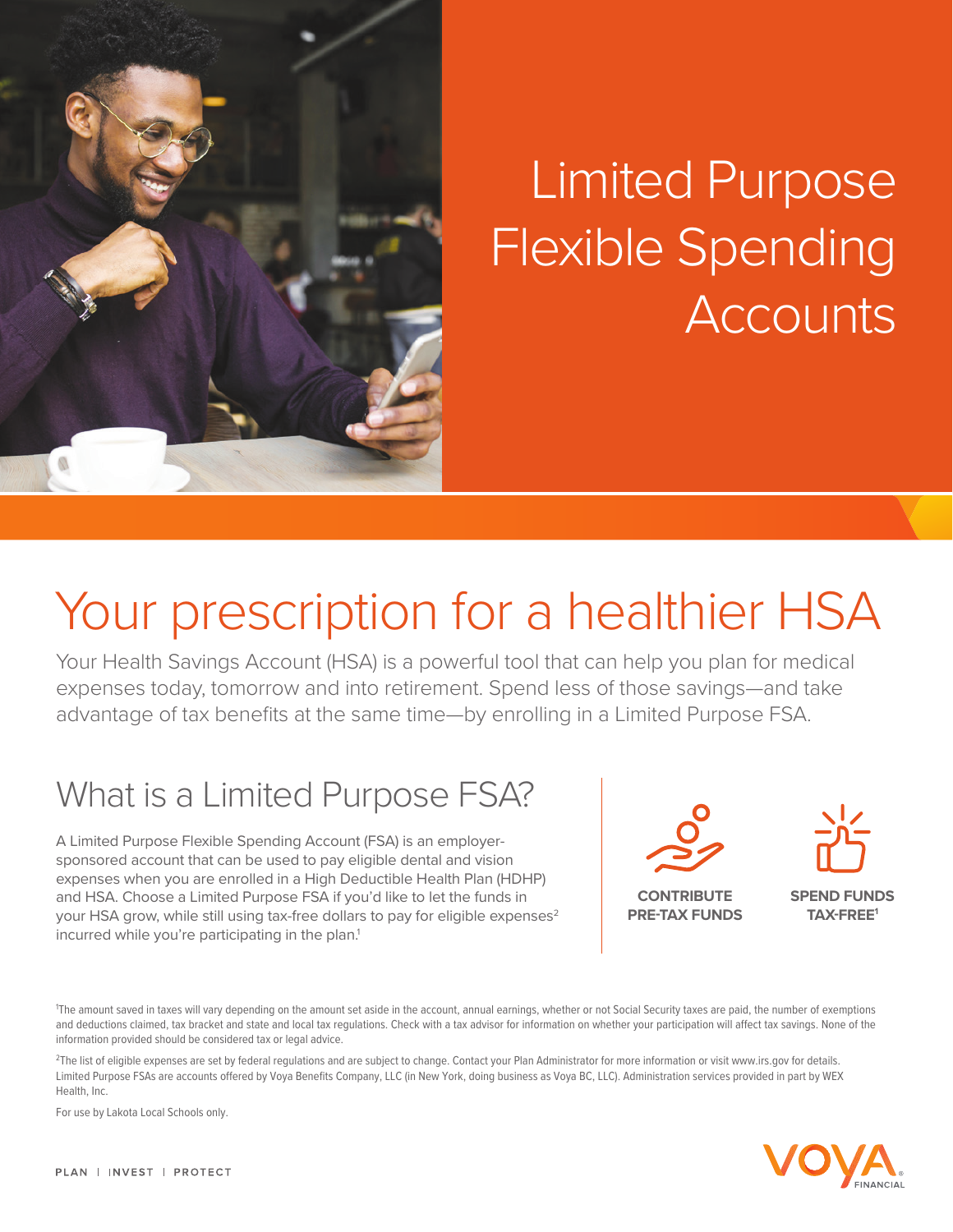

### Which expenses are eligible?

To qualify, you must have a High Deductible Health Plan and Health Savings Account (HSA). Use your Limited Purpose FSA to pay for qualified dental and vision expenses like:



**GLASSES CONTACT LENSES LASIK**

**ORTHODONTIA BRIDGES CROWNS**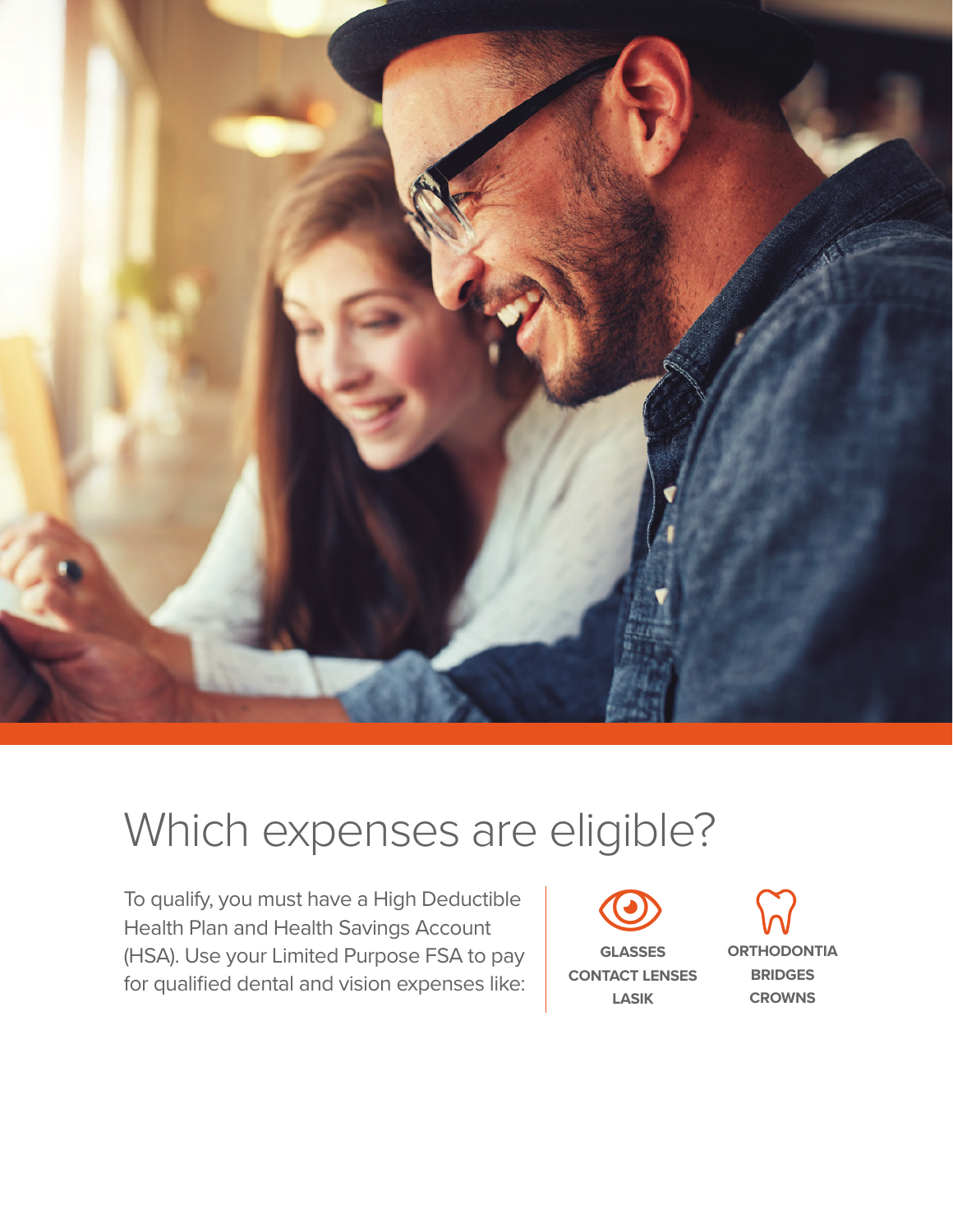The funds in your Limited Purpose FSA don't roll over, so it's important to accurately estimate your upcoming expenses. **Remember, you must spend the entire balance before the end of the plan year**.

Select that contribution amount when you enroll, during your employer's open enrollment period\*.

### How to use a Limited Purpose FSA

#### **Before Open Enrollment**

Before your employer's open enrollment period, take time to accurately estimate your upcoming expenses. Use that estimate to identify a contribution amount.

#### **During the plan year**

During the plan year, you'll be able to quickly and easily make payments for eligible expenses using pre-tax dollars.

The entire contribution amount will be **available for you to spend right away**. Yet you'll fund the account with equal, tax-free deductions throughout the year—one in each paycheck.

You'll use just one prepaid benefit card to pay, whether you have one Voya Financial flexible spending account or multiple accounts. **Receipts are required**, and you'll be able to submit them using the online portal or mobile app.

If you forget or are unable to use the benefit card, don't worry; you can still get reimbursed. Simply **use the app or online portal** to request a direct deposit to your account.

#### **At the end of the plan year**

At the end of the plan year, you'll review your actual expenses and re-enroll.

Use the mobile app or online portal to monitor your account and ensure you're on track to **spend all of your funds**.

Then, consider whether you spent more or less than your total contribution amount. Was your contribution too small? Or too much?

Use that information to **update your annual contribution** as you re-enroll, during your employer's next open enrollment period.

#### **To do:**

- $\triangleright$  Estimate upcoming dental and vision expenses
- $\triangleright$  Identify an annual contribution amount
- $\boxtimes$  Enroll in your plan
- $\nabla$  Make tax-free contributions
- $\triangleright$  Pay for eligible expenses
- $\boxdot$  Submit receipts
- $\boxdot$  Get reimbursed
- $\blacktriangleright$  Make sure you've spent your balance
- $\blacktriangleright$  Review your estimated vs. actual amounts
- $\triangleright$  Re-enroll